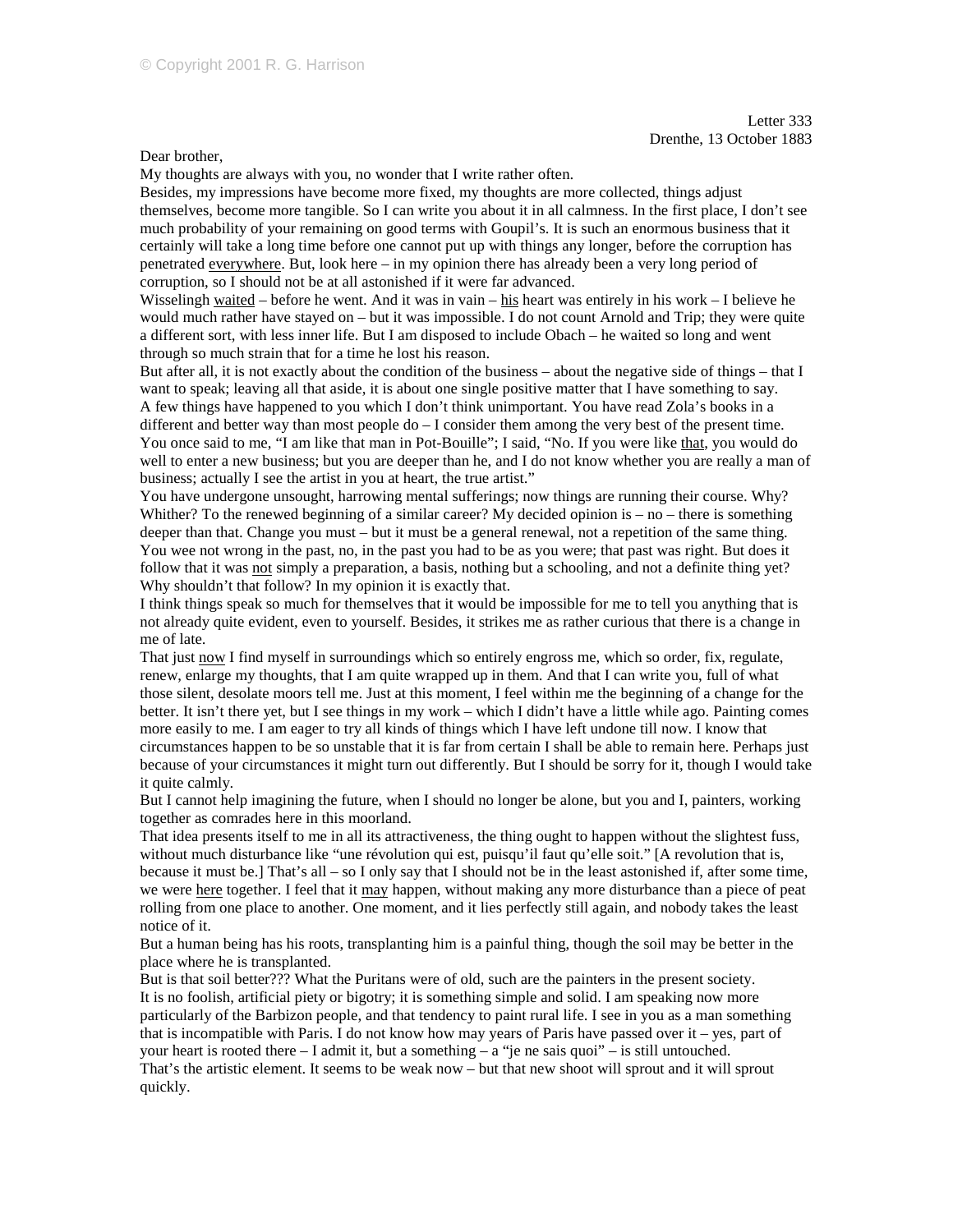I am afraid the old trunk is split up too much, and I say, sprout in an entirely new direction, otherwise I am afraid the trunk will prove to lack the necessary vitality. So it seems to me – do you think differently? The more so because, if you became a painter, you would unintentionally have laid the foundation for it yourself, and for the first time you would have company, friendship, a certain footing. I also think it would cause an immediate change in my own work, for what I lack is companionship and encouragement in my work, a certain interchange of opinions with somebody who knows what a picture is. I have been quite without it so long that I think I need that stimulus.

I have so many plans that I hardly dare to undertake them alone – you would make out what they are, what they mean, soon enough. Though I wish it were not so, I am extremely sensitive about what is said of my work, about what impression I make personally. When I meet with distrust, when I am alone, I feel a certain void which cripples my initiative. Now you would be just the person to understand it – I don't want any flattery, or that people should say "I like it" if they do not; no, what I want is an intelligent sincerity, which is not vexed by failures. Which, if a thing has failed six times, would say just when I begin to lose courage, Now you must try again a seventh time. You see, that's the encouragement I need, and cannot do without. And I think you would understand it, and you would be an enormous help to me.

And it is something you would be able to do, especially if you were obliged to do the same yourself. We should help each other, for I, on my part, would be the same to you, and that is of some importance. Two persons must believe in each other, and feel that it can and must be done – that way they are enormously strong. They must keep each other's courage up. Well, I think you and I would understand each other. I am not sure you could do it if you weren't a painter. The only obstacle is the doubt which people generally try to raise: Tersteeg, for instance, who is sceptical by nature, who doesn't know what it is to believe.

Millet, however, is the archetype of a believer. He often used the expression "foi de charbonnier," and that expression was already a very old one. One must not be a City man, but a Country man, however civilized one may be. I cannot express it exactly. There must be a "je ne sais quoi" in a man which keeps his mouth shut and makes him active – a certain aloofness even when he speaks – I repeat, an inner silence which leads to action. In that way one achieves great things – why? Because one has a certain feeling of let come what may. One works – what next? I do not know –

I am not hurrying you, I only want to say, Don't thwart nature. What I wish is not foolish, but I have a faint hope that one might begin it in a reasonable way, not absolutely without, but with only a very little money, just what is necessary for board and lodging. And I say now – not with the intention of causing an absolute calamity, but in case there is the slightest possibility: "Follow that little point, that very slight possibility, there lies the road – follow it – drop everything else. I do not mean drop all external relations – you must keep them if you can – but stick to your conviction in saying, I will become a painter; so that what Tom, Dick and Harry say is like water on a duck's back."

I don't think you would feel like a fish out of water then, but that it would be like a coming home to your fatherland, that you would feel a great serenity at once – that you would feel surer about becoming a painter than about a new situation, surer of yourself even than at Goupil's.

And, boy, there is something else – you are provided with a nervous system like other people's – from my own experience I must now warn you against something. Take care that your nerves do not play a dirty trick on you. You have gone through a period of terrible mental strain: in fact, you are right in the midst of it. You are not the man to break down – if such were the case, there would be no danger. If you should have to go through the shock of leaving Goupil  $\&$  co., then calm down before you attempt anything new, boy, for if you don't, you will probably live to spoil your own constitution and energy, and your affairs too. For a month now I have been breathing the air of the heath; I needed it absolutely – I have sat down by a peasant's fire with a cradle beside it. Now I speak calmly – I think calmly – It is excellent that you have written about it to me – go on confiding in me – go on trusting me a little bit more, or rather not me, but put your trust in the same thing I put my trust in, namely that one ought to risk leaving the world in order to look for "It" in a more quiet life with a handicraft. You should do this, not because I tell you to, but because you believe in it yourself. Well, in that case I need not tell you that you may trust me, seeing that you will understand that my endeavour is honest.

I cannot tell how things would go for me if you did not decide to become a painter. If there were a place for me in Paris, I should have to take it of course, and otherwise I should have to compromise with Father so that I could live at home and work in Brabant for a time. But oh, I can tell you that I do not think much about it now for the moment. I think only of my work, and about that plan for you. You are a man with a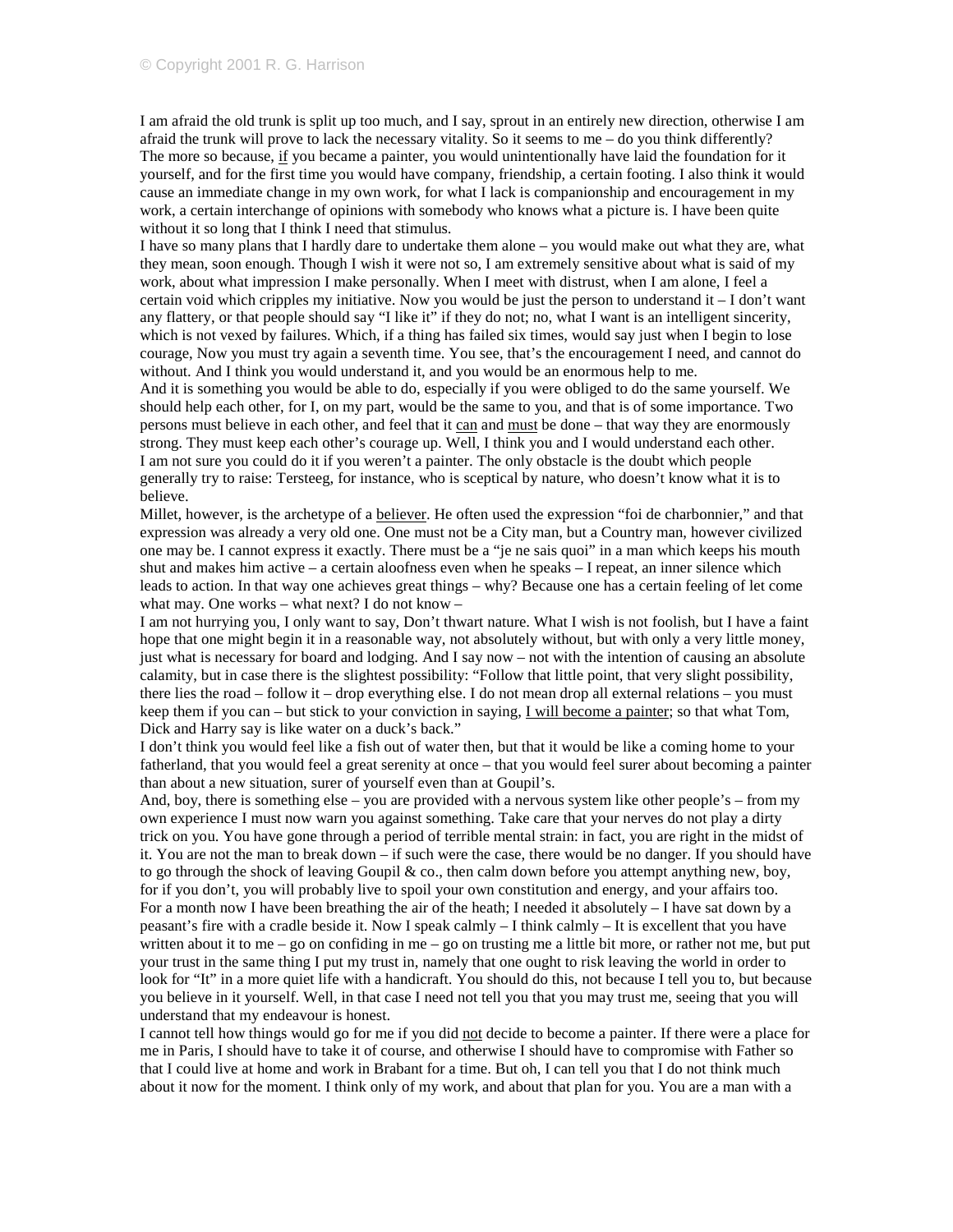will, and a good, intelligent, clear head, with an honest heart. I think you may safely become a painter if you can hold out for a while. And I repeat, it would decidedly be a stimulus for my work. Today I have been walking behind the ploughers who were ploughing a potato field, with women trudging to pick up a few potatoes that were left.

This is quite a different field from the one I scratched for you yesterday, but it is curious here – always exactly the same, and yet with just enough variation, the same subjects, like the pictures of artists who work in the same genre and yet are different. Oh, it is so curious here, and so quiet, so peaceful. I can find no other word for it but peace. Say much about it, say little about it, it is all the same, it does not matter at all. It is a question of wanting an entirely new thing, of undertaking a kind of renovation of yourself, in all simplicity, with the fixed idea: ça ira.

I don't mean to say that you will have no cares – things don't run so smoothly – but you must feel, "I am doing what seems simplest to me  $-I$  am finished with all that is not simple; I don't want the city any longer, I want the country; I don't want an office, I want to paint." That's it. But it must be treated as a business matter, though it is deeper, aye, infinitely deeper; but every thought must be entirely concentrated on it.

In the future you must consider yourself and me painters. There may be worries, there may be obstacles, but always consider us so *–* see your own work before you. Look at a bit of nature and think, I will paint that. Give yourself up to the fixed idea: to become a painter.

All at once, people, even your best friends, become more or less like strangers. You are preoccupied with other things, exactly. All at once you feel, damn it, am I dreaming? I am on the wrong road – where is my studio, where is my brush? Thoughts like these are very deep; of course one says little or nothing about it, it would be a mistake to ask for advice about it, it wouldn't give you any light.

It means deciding not to go against it; on the contrary, one has the will and the courage to go through with it. I do not say one should expect the "quelque chose en Haut" to be precisely this, no, but after all the "Something on High" is there, at least Millet believed in it, and of course you have enough confidence in him not to think he was woolgathering when he knew it was there. You may well think of this – what I say is, life is serious; an honest decision may not remove the difficulties attached to its execution, but life is serious after all, and therefore one should take it seriously, and try to raise one's life to the height of something sound; and so in case there is the inevitable necessity of a change, then what is right should be of greater weight than what people say.

What was said about it in the past will not be noticed later on; it will be of no importance.

Now art dealers have certain prejudices, which I think you may not have shaken off yet, particularly the idea that painting is inborn – all right, inborn, but not the way it is supposed; one must put out one's hands and grasp it – that grasping is a difficult thing – one must not wait till it reveals itself. There is something, but not at all what people pretend. Practice makes perfect: one becomes a painter by painting. If one wants to become a painter, if one delights in it, if one feels what you feel, one can do it; but it is accompanied by troubles, cares, disappointments, times of melancholy, of helplessness and all that, that's what I think of it. I think it all such a nuisance that I just had to make a little scratch to forget it. Forgive me, I won't say anything more about it, it is not worth while.

But what I wanted to point out again is that in may respects this is the right moment, provided bread can be procured, nature being so extraordinarily interesting that you would set to work eagerly – there would be no bungling, but a direct attack on things, as direct and refreshing a struggle as can be.

We should have to show the world so much courage, so much energy, so much serenity, not taking things too ponderously, you know; in spite of serious cares, we should have to be gay, like those Swedes whom you mentioned, like the masters of Barbizon. We should have to take things literally, energetically,

thoroughly – not doubting, dreaming or hesitating. That is a plan I should like, I could not care so much for any other plan. Therefore I do not doubt for a moment that you would be of the same opinion, and that if it should come to that, it should be undertaken with all possible coolness. And the reason why I write about it is that I want to show you that I am of the same opinion. Personally, I believe in you as a painter, as an artist, and I respect you as such.

I know than in the beginning, at least, I was as little capable of making a thing, but now I no longer doubt that practice will improve my work; I may be a good comrade if you should get bogged down in the beginning just because I have seen this absolute clumsiness in myself.

I should not be at all surprised at this, and I should be able to help you in those things which took me a long time to master because then I was alone.